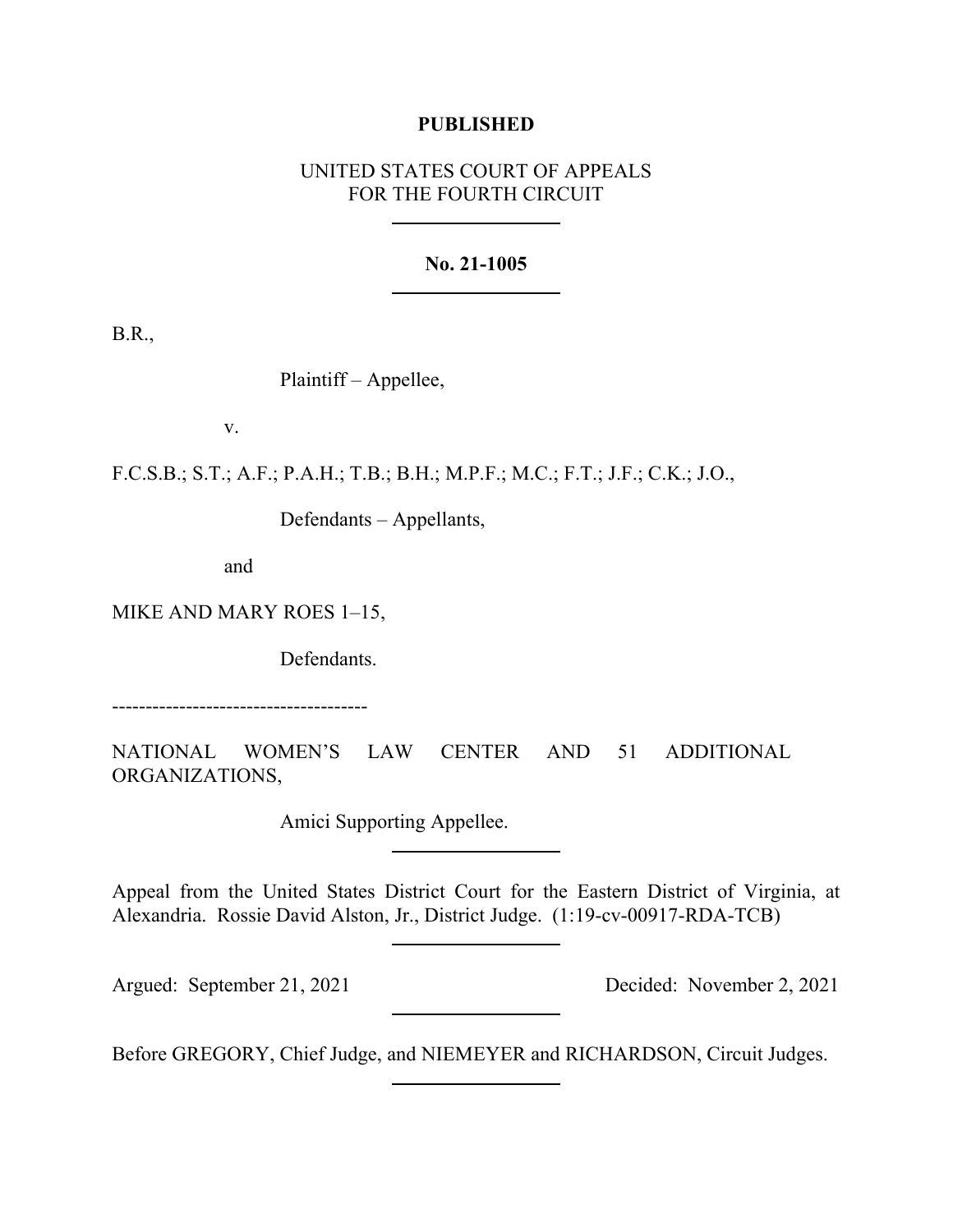Affirmed by published opinion. Judge Niemeyer wrote the opinion, in which Chief Judge Gregory and Judge Richardson joined.

**ARGUED:** Elbert Lin, HUNTON ANDREWS KURTH LLP, Richmond, Virginia, for Appellants. Tejinder Singh, GOLDSTEIN & RUSSELL, P.C., Bethesda, Maryland, for Appellee. **ON BRIEF:** Michael E. Kinney, MICHAEL E. KINNEY, PLC, Reston, Virginia, for Appellants S.T., A.F., P.A.H., T.B., B.H., M.P., M.C., F.T., and J.F. Sona Rewari, Ryan M. Bates, HUNTON ANDREWS KURTH LLP, Washington, D.C., for Appellant F.C.S.B. Bruce M. Blanchard, James Paul Menzies Miller, ODIN, FELDMAN & PITTLEMAN, PC, Reston, Virginia, for Appellant J.O. James F. Davis, JAMES F. DAVIS, P.C., Fairfax, Virginia, for Appellant C.K. Thomas N. Sweeney, MESSA & ASSOCIATES, P.C., Philadelphia, Pennsylvania; Daniel H. Woofter, GOLDSTEIN & RUSSELL, P.C., Bethesda, Maryland, for Appellee. Emily Martin, Sunu P. Chandy, Neena Chaudhry, Shiwali Patel, Elizabeth Tang, NATIONAL WOMEN'S LAW CENTER, Washington, D.C.; Emily P. Mallen, Kimberly Leaman, Elizabeth T. MacGill, Katy (Yin Yee) Ho, SIDLEY AUSTIN LLP, Washington, D.C., for Amici National Women's Law Center and 51 Additional Organizations.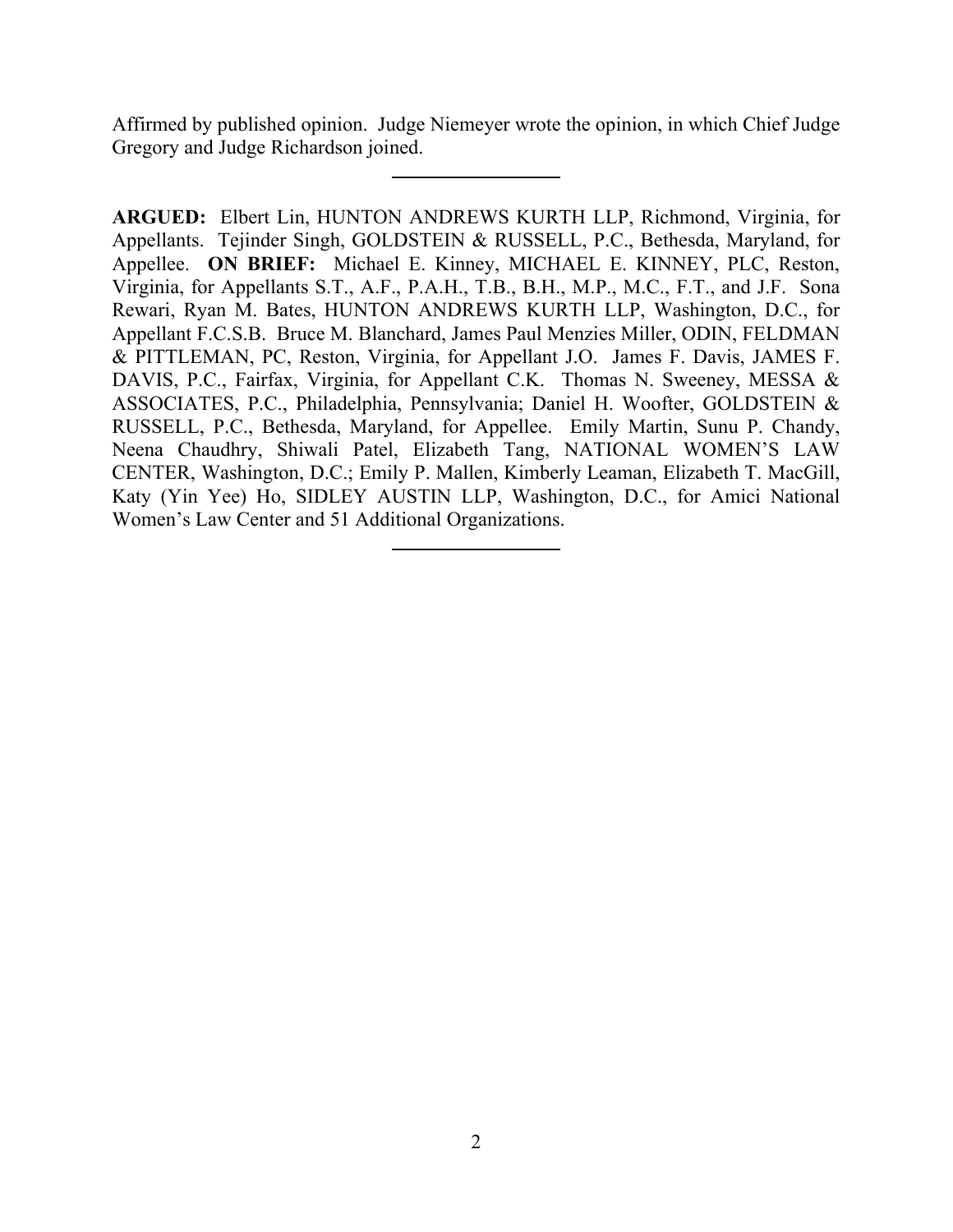#### NIEMEYER, Circuit Judge:

A female plaintiff commenced this action by filing a complaint in which she referred to herself by the pseudonym Jane Doe. In her complaint, she alleged in detail multiple acts of sexual harassment and sexual abuse, including rape, that were directed against her over the course of several months when she was a student at a middle school in Fairfax County, Virginia, and the school's inaction to end the offensive conduct when it was ongoing, all of which caused her serious injury. She claimed that the defendants, whom she named, violated her rights under Title IX of the Education Amendments of 1972 and other laws. And she explained that she was using a pseudonym to protect her privacy and health.

As the plaintiff alleged, the defendants undoubtedly knew the plaintiff's identity from the extensive details included in the 40-page complaint. Nonetheless, they filed motions to dismiss on the ground that the plaintiff's failure to provide her true name to the court had deprived it of subject-matter jurisdiction and that this jurisdictional flaw could no longer be remedied because the statute of limitations for the plaintiff's federal claims had lapsed a few days after she filed her complaint. In response, the plaintiff disclosed her true name to the court and requested that she be allowed to proceed under a pseudonym. The district court denied the defendants' jurisdictional motions, and, because the sensitive nature of the allegations warranted "the utmost level of privacy," it allowed the action to proceed pseudonymously. The court explained that while the plaintiff had not adhered to Federal Rule of Civil Procedure 10(a), which requires that the title of a complaint include the names of all parties, that failure was immaterial to the court's subject-matter jurisdiction.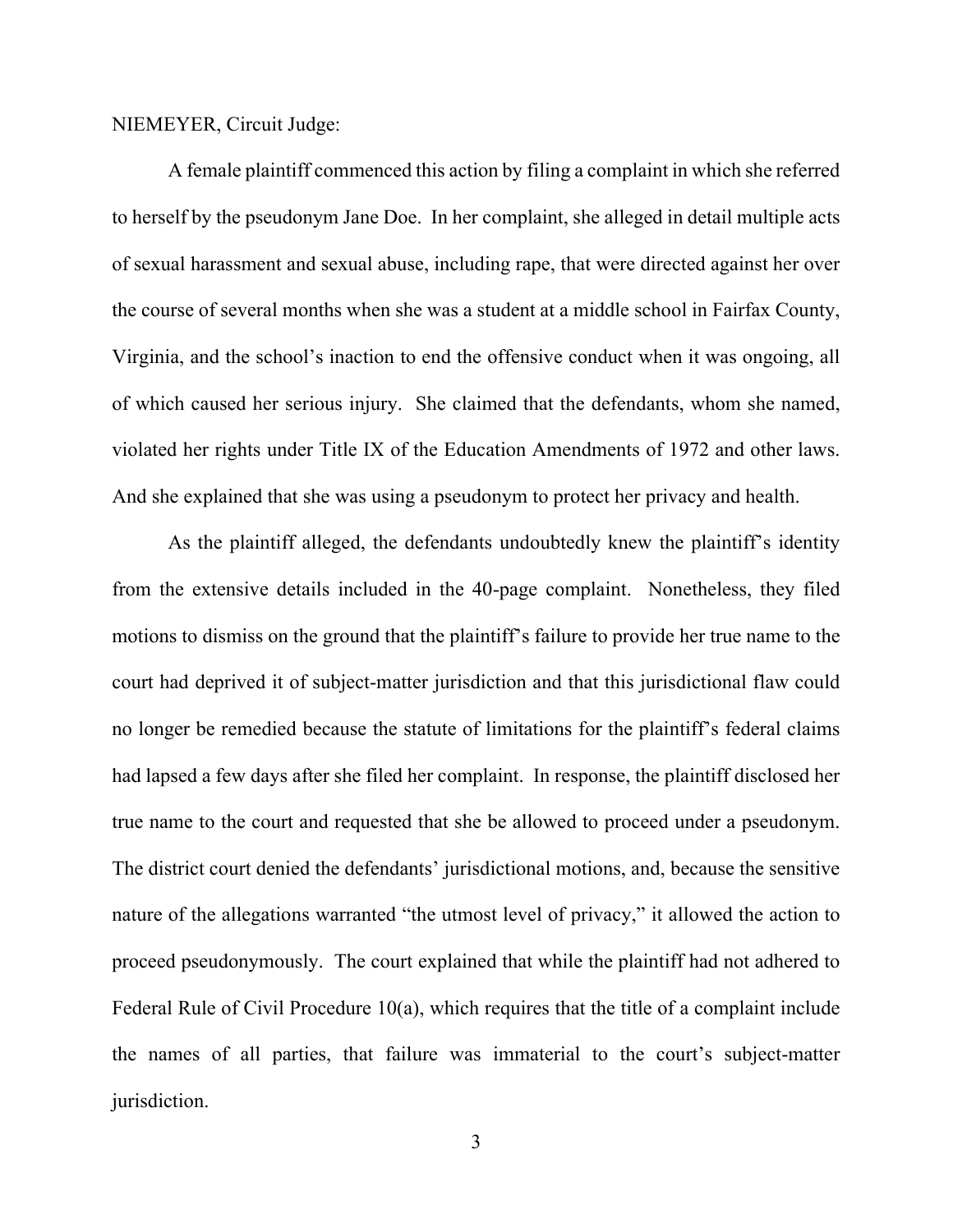We agree with the district court and affirm.

I

On July 12, 2019, shortly before her 20th birthday, the plaintiff commenced this action, alleging in her complaint that from October 2011 through February 2012, when she was a seventh-grade student at Rachel Carson Middle School in Fairfax County, Virginia, she was repeatedly "raped, sexually assaulted, sexually harassed, terrorized, extorted, bullied, and threatened with death by other students." She described the offensive conduct in detail and alleged that despite her "specific and repeated complaints to [school] administrators about the horrific environment and the discrimination she suffered," the officials "deflected, minimized, and ignored [her] serious complaints," leading her to suffer "life-altering trauma." She asserted claims under Title IX, 42 U.S.C. § 1983, and state law, and for jurisdiction, she invoked federal question jurisdiction under 28 U.S.C. § 1331, as well as supplemental jurisdiction under § 1367 for her state law claims.

The plaintiff did not include her name in the complaint, using instead the fictitious name Jane Doe, and she did not seek leave of court to do so. She explained in her complaint that while she was using a "fictitious and anonymous name" "due to the harmful effect of the public disclosure of her identity," she nonetheless was a real person, "an adult individual and citizen of the United States of America." She also alleged that the defendants either knew or should have known her name and therefore would suffer no prejudice from her using a pseudonym. Her allegation regarding the defendants' knowledge of her identity was supported in particular by her allegation that in August 2012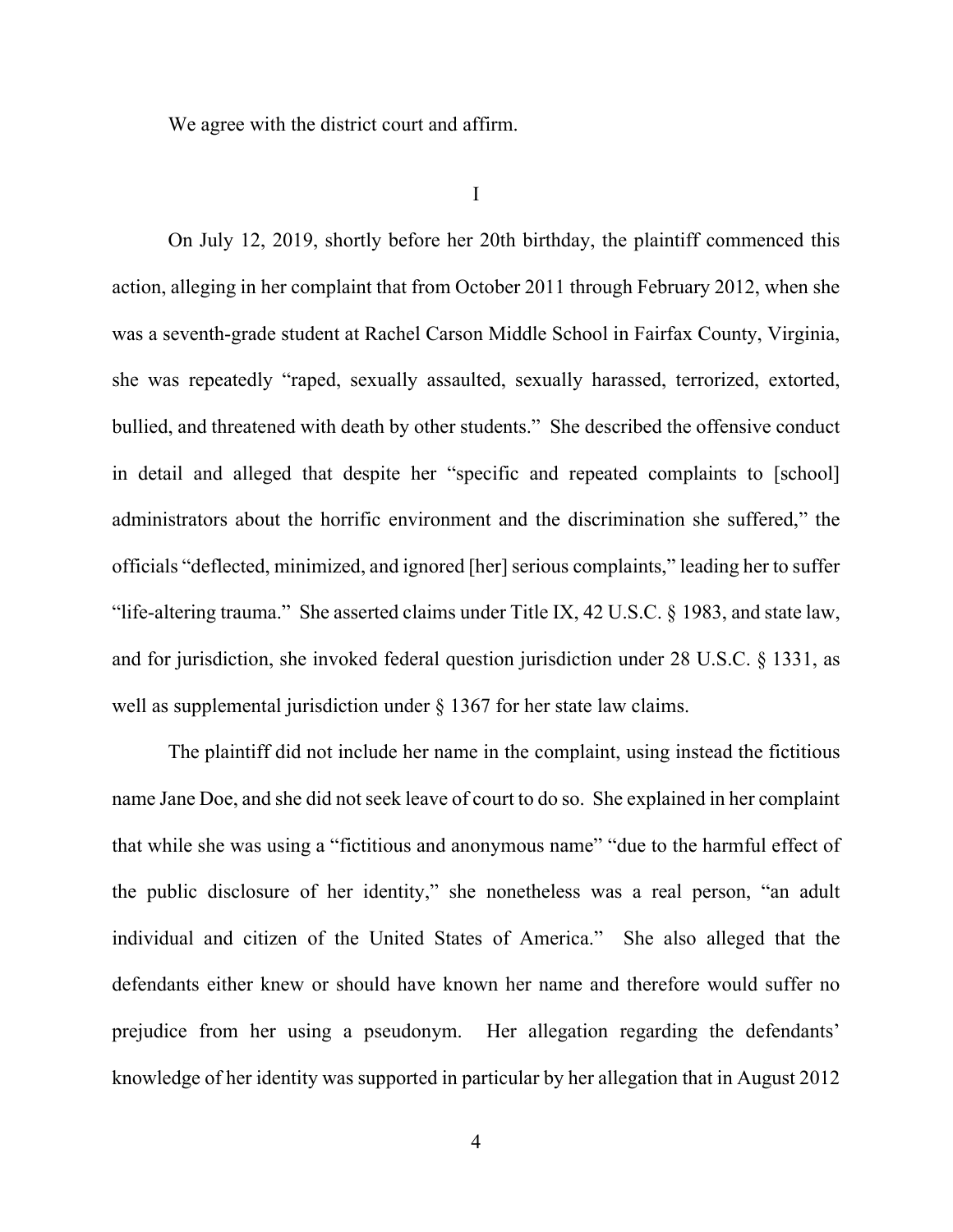she had filed an administrative complaint with the U.S. Department of Education's Office of Civil Rights, describing in "detail[] numerous instances of peer-to-peer physical assault and bullying she endured . . . from October 2011 through February 2012." Moreover, she alleged that to resolve that complaint, Fairfax County Public Schools entered into a Voluntary Resolution Agreement with the Department of Education in 2014 in which the school system agreed to implement reforms and expressly acknowledged the plaintiff's "right to file a private suit in federal court."

The defendants filed motions to dismiss the complaint pursuant to Federal Rules of Civil Procedure 12(b)(1) (for lack of subject-matter jurisdiction) and 12(b)(6) (for failure to state a claim). They argued, among other things, that "Plaintiff's failure to seek permission to proceed pseudonymously [was] a *jurisdictional* defect that require[d] dismissal." (Emphasis added). According to the defendants, the pseudonymous filing meant that a case had not been commenced on July 12, 2019, when she filed her complaint, and she could no longer correct the jurisdictional flaw because the limitations period for her federal claims had expired a few days after the complaint had been filed.

In response, the plaintiff filed an amended complaint and a motion for leave to proceed under a pseudonym. She attached affidavits, filed under seal, disclosing her real name to the court for the first time. The defendants filed motions to strike and dismiss the amended complaint, arguing that the amended complaint's federal claims were untimely and that any order authorizing the plaintiff to proceed pseudonymously would not "relate back" for limitations purposes to the date she filed her original complaint because the court never had subject-matter jurisdiction over that complaint.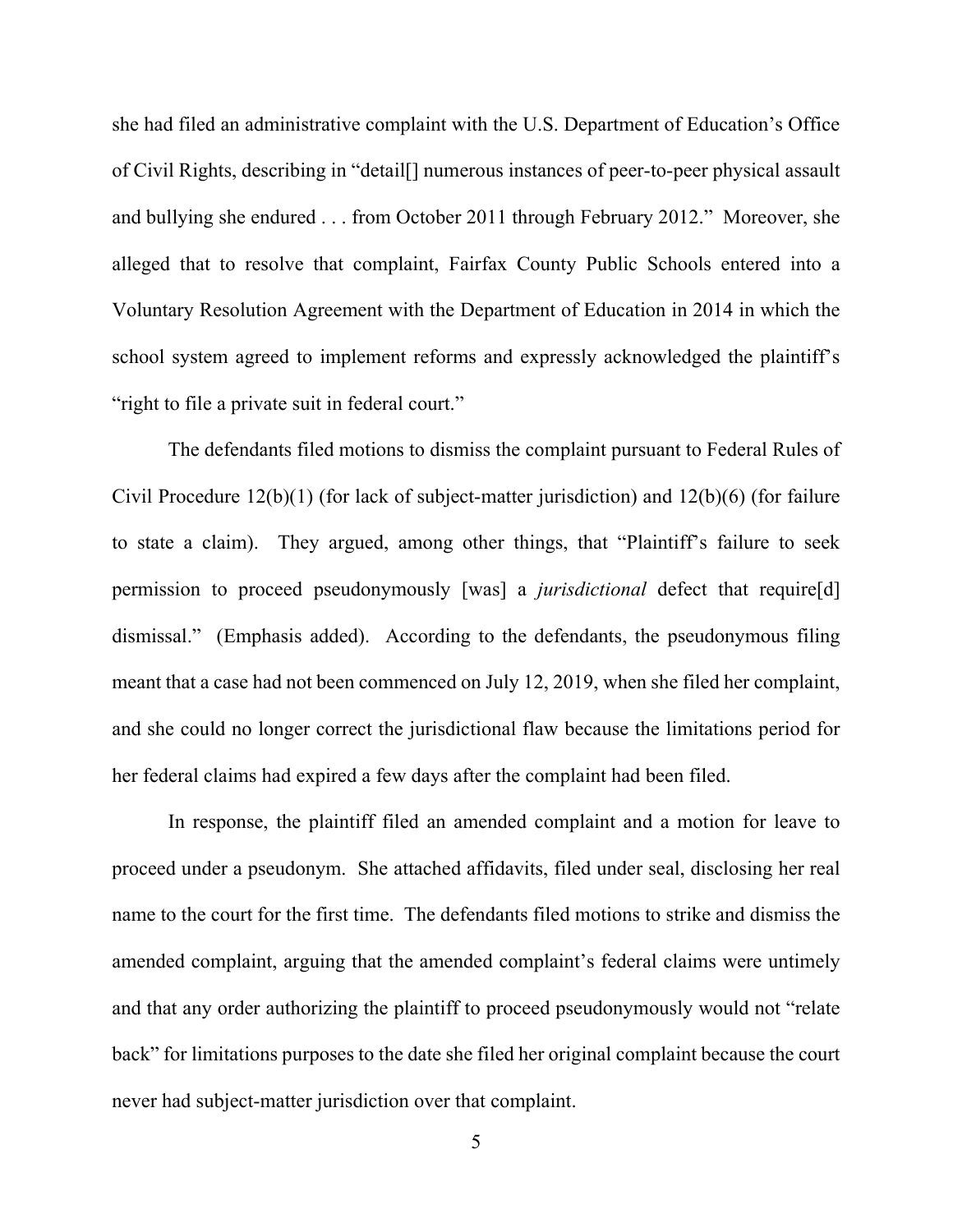Following a hearing, the court, by order dated March 10, 2020, denied the defendants' motions to dismiss the Title IX claim and granted the plaintiff's motion to proceed pseudonymously. It rejected the defendants' argument that the plaintiff's federal claims were barred by the statute of limitations, disagreeing with the premise that the "Plaintiff's failure to provide her name in her Original Complaint [was] a jurisdictional defect." It also agreed that the "*highly* sensitive and . . . *immensely* personal nature" of the allegations "warrant[ed] the utmost level of privacy." Indeed, it noted that because of "the seriousness of the alleged offenses and the wide-ranging ramifications" that the allegations might hold for all the parties, it was "necessary to not only protect the privacy interests of the accuser, but also the accused." The court accordingly ordered "that, from this point forward, in this litigation, each party will be referred to by . . . initials." Thus, the plaintiff became "B.R." (to whom we refer less impersonally with the arbitrarily assigned fictitious name of "Kate"). The court recognized Kate's violation of Federal Rule of Civil Procedure 10(a) in failing to include her name in the original complaint, but it refused, as a matter of justice, to dismiss the action based on such a "nuanced [procedural] circumstance," rather than resolving the case "based on . . . merit." Finally, the court dismissed Kate's § 1983 claim for failure to state a claim. In short, the court allowed Kate to proceed with her Title IX claim and related state law claims and to do so using her initials, rather than her name.

On the defendants' motion, the district court included in its order a 28 U.S.C. § 1292(b) certification to enable the defendants to seek permission from us to appeal "the question of whether a plaintiff's failure to obtain leave of court to file a complaint pseudonymously is a jurisdictional defect such that a later order granting leave to proceed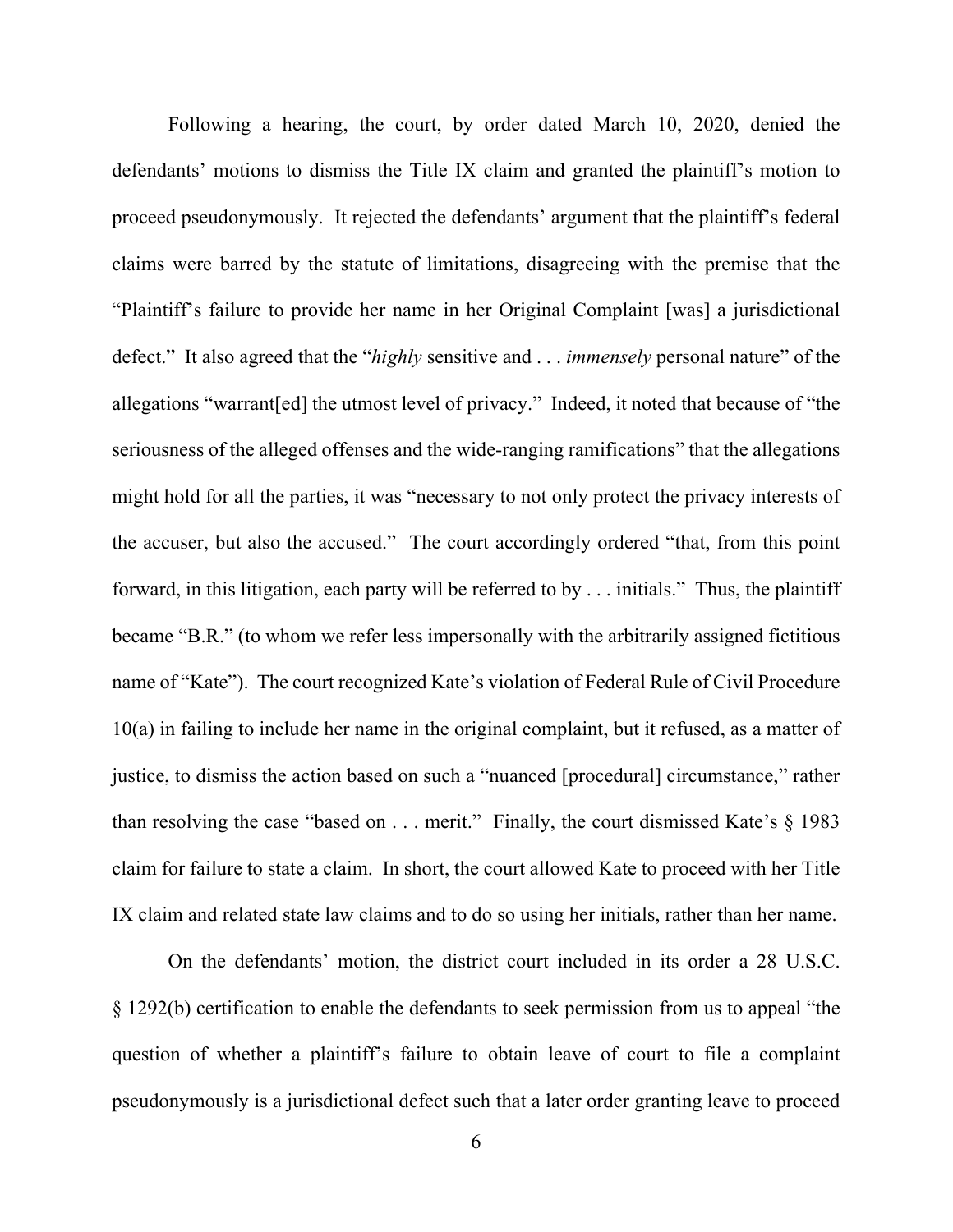pseudonymously does not relate back to the original filing for purposes of the statute of limitations." By order dated January 5, 2021, we granted the defendants' motion for permission to appeal that issue.

II

At the heart of the defendants' argument is the contention that because Kate filed her complaint using a pseudonym, the district court lacked subject-matter jurisdiction over the action. According to the defendants, a "district court's jurisdiction does not attach unless and until a plaintiff tells the court who she is." This is so, they maintain, because "the scope of Article III is informed by the common law," and "[a]nonymous complaints would not have been understood as valid 'Cases' or 'Controversies' to the 'expert feel of lawyers' in the common law 'courts at Westminster.'" (Quoting *Vt. Agency of Nat. Res. v. United States ex rel. Stevens*, 529 U.S. 765, 774 (2000)).

For support, the defendants rely on three nineteenth-century treatises, as well as an 1876 decision from the Indiana Supreme Court, for the proposition that early "American practitioners followed the 'general rule' that the initial pleading must identify" the parties by their true names. (Citing 1 Joseph Chitty & Thomas Chitty, *A Treatise on the Parties to Actions, and on Pleading* 244–45 (8th Am. ed. 1840) ("The general rule is, that the declaration should pursue the writ in regard to the *[C]hristian and surnames of the parties*"); James Gould, *A Treatise on the Principles of Pleading, in Civil Actions* 86 (3d ed. 1849) ("The parties should be described by their *proper names* . . . for the purpose of identifying them. And no other form of description, it seems, can supply the omission of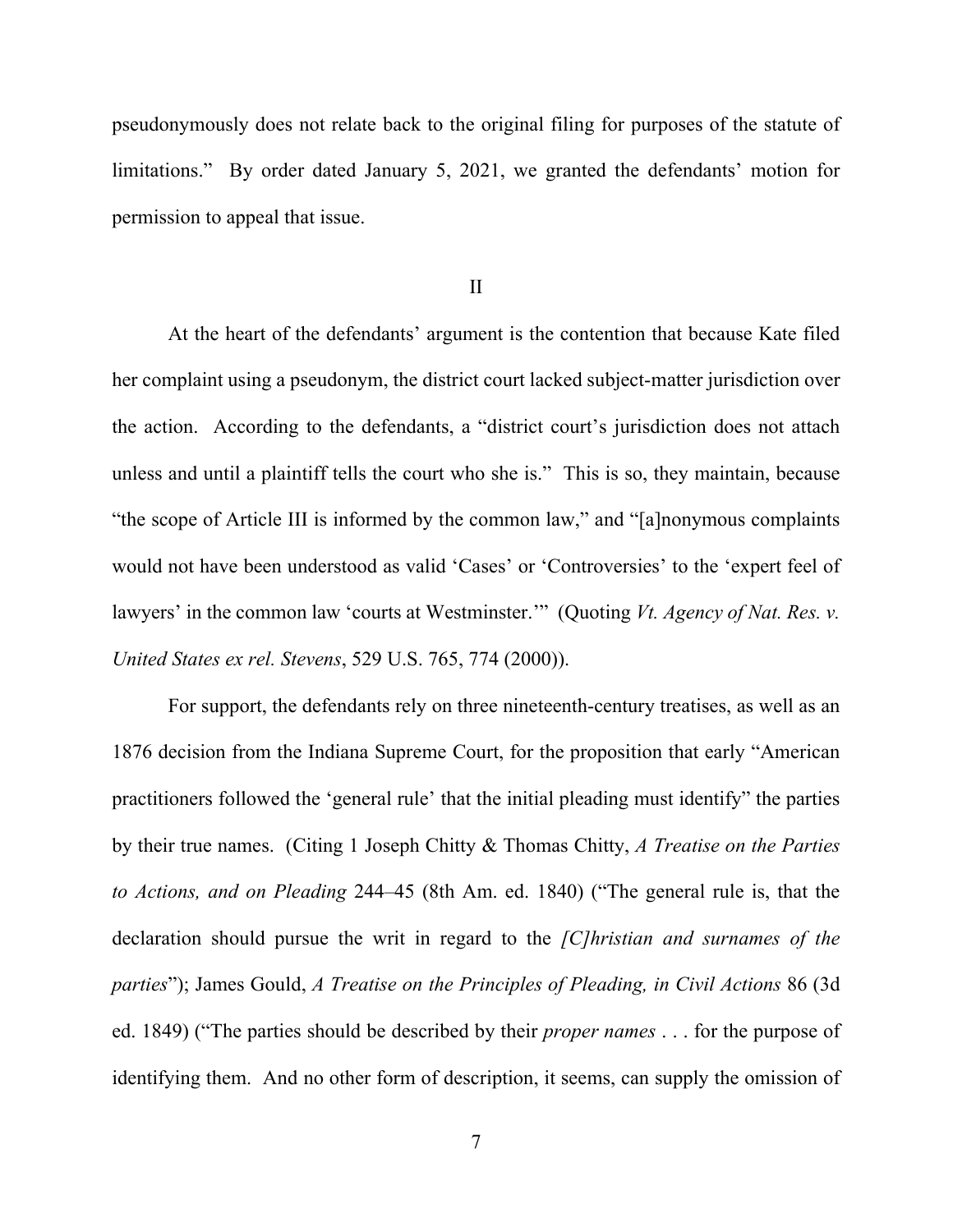their proper names"); Edwin E. Bryant, *The Law of Pleading under the Codes of Civil Procedure* 182 (1894) ("The full, true Christian and surnames of all the parties plaintiff and defendant should be given" in the title of the complaint); and *Pollock v. Dunning*, 54 Ind. 115, 117–18 (1876) (holding that "an unincorporated company can not sue in the name of their firm, but must proceed in the individual names of their members" based on the "settled" "principle . . . that in all actions the writ and declaration must both set forth, accurately, the [C]hristian and surname of each plaintiff and each defendant, unless the party is a corporation" (cleaned up))). Relying on this history, the defendants reason that there is no "Case" or "Controversy" within the meaning of Article III when the plaintiff has not identified herself to the court with her true name. They assert that this makes sense because without the plaintiff's true name, the court cannot be sure that there is a real person behind the complaint. The defendants conclude that because the court's knowledge of the plaintiff's name is an essential jurisdictional component, the court in this case did not obtain jurisdiction until November 2019, when Kate first disclosed her name to the court. At that point, however, the two-year limitations period that the defendants maintain applies to her Title IX claim had expired, rendering that claim untimely. Moreover, they note, with no Title IX claim, the court could not exercise supplemental jurisdiction over the state law claims.

While Kate contends that the limitations period for her Title IX claim is longer, she points out that we need not resolve that dispute because even under the two-year limitations period advanced by the defendants, her Title IX claim, as alleged in her original complaint, was indisputably timely. She argues that her filing of her original complaint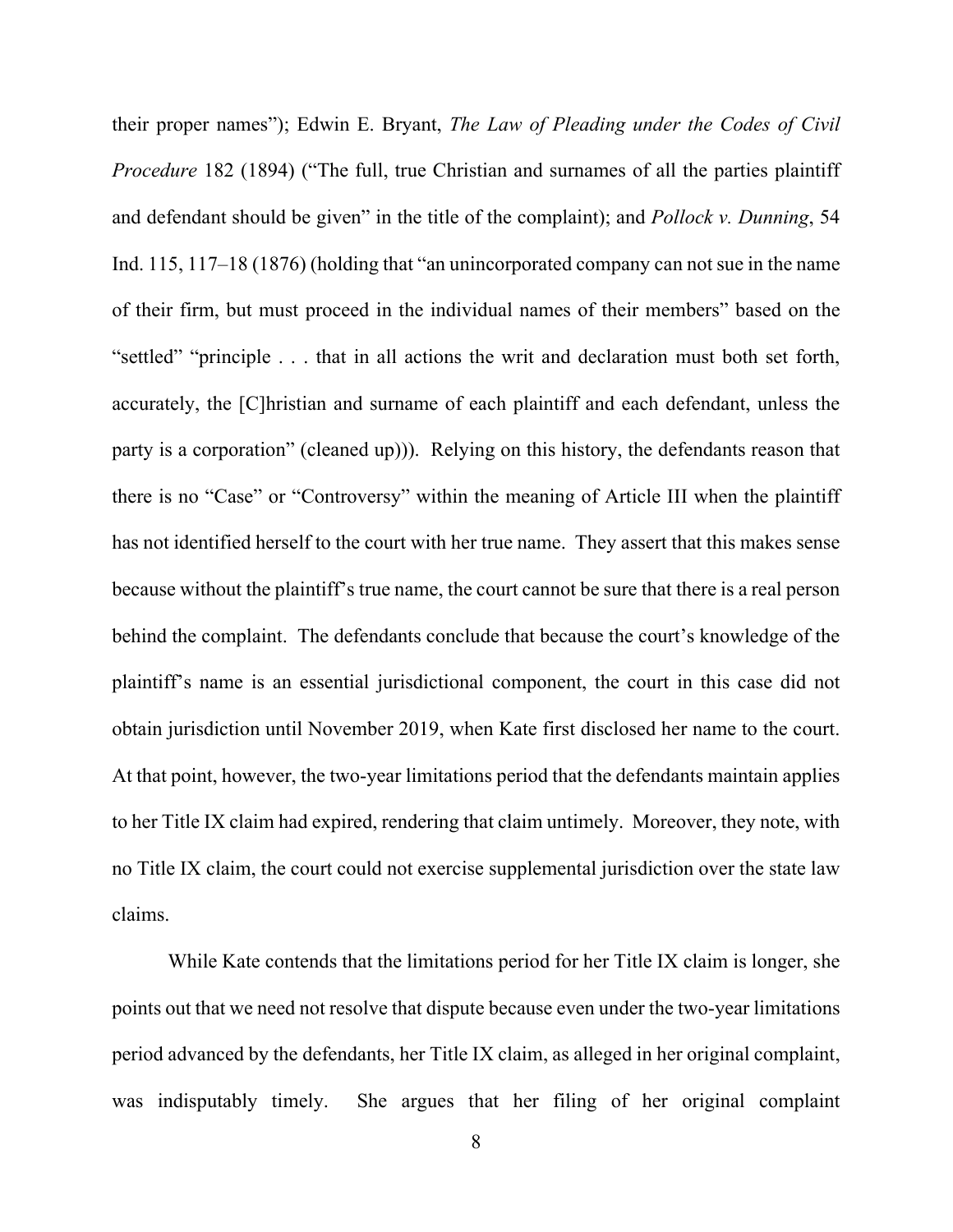pseudonymously without disclosing her real name to the court "has nothing to do with jurisdiction." Instead, she contends, her complaint properly invoked the court's jurisdiction by "plead[ing] the facts necessary to establish [her] Article III standing, as well as the district court's statutory jurisdiction." At bottom, she argues that the defendants are "attempt[ing] to use fancy legal footwork to transform a meaningless technicality into a case-dispositive weapon" and that we should instead "affirm the district court's order granting [her] leave to amend her complaint and proceed under a pseudonym."

The issue presented by the parties in this interlocutory appeal, therefore, is whether Kate's failure to disclose her true name to the district court when she filed her complaint deprived the district court of subject-matter jurisdiction. To address this, we begin with some fundamentals.

Although the term "jurisdiction" has been used somewhat loosely on occasion in the past, it is now well established that it refers to "the courts' statutory or constitutional *power* to adjudicate the case." *United States v. Cotton*, 535 U.S. 625, 630 (2002) (quoting *Steel Co. v. Citizens for a Better Env't*, 523 U.S. 83, 89 (1998)). "Without jurisdiction the court cannot proceed at all in any cause. Jurisdiction is power to declare the law, and when it ceases to exist, the only function remaining to the court is that of announcing the fact and dismissing the cause." *Steel Co.*, 523 U.S. at 94 (quoting *Ex parte McCardle*, 7 Wall. 506, 514 (1868)). Moreover, few, if any, precepts are more fundamental than that "'federal courts are courts of limited jurisdiction,' constrained to exercise only the authority [1] conferred by Article III of the Constitution and [2] affirmatively granted by federal statute."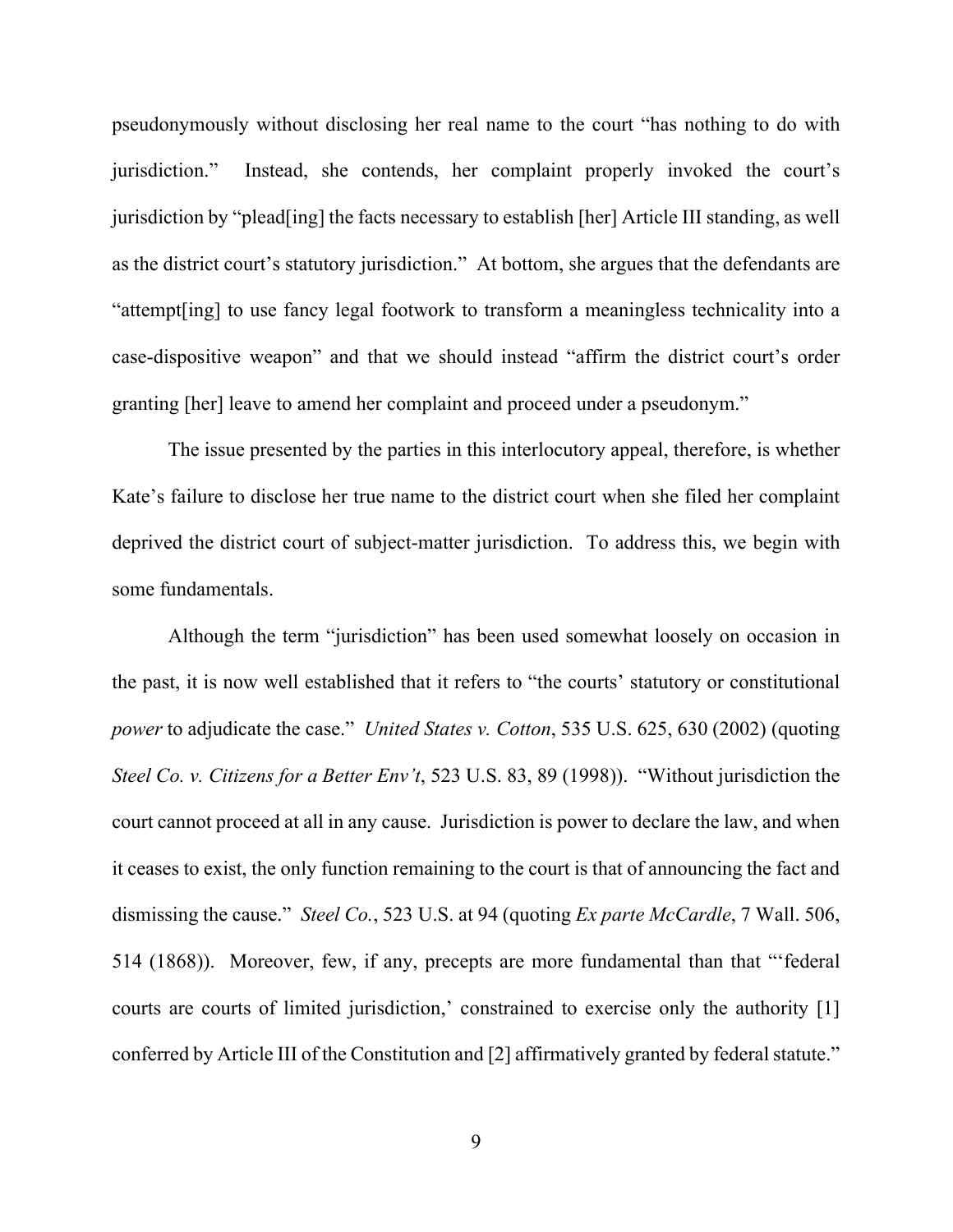*In re Bulldog Trucking, Inc.*, 147 F.3d 347, 352 (4th Cir. 1998) (quoting *Owen Equip. & Erection Co. v. Kroger*, 437 U.S. 365, 374 (1978)).

Congress, of course, granted original jurisdiction to district courts over "all civil actions *arising under* the Constitution, laws, or treaties of the United States." 28 U.S.C. § 1331 (emphasis added). Moreover, when such original jurisdiction exists, it also granted to district courts "supplemental jurisdiction over all other claims that are [sufficiently] related to claims in the action within such original jurisdiction." *Id.* § 1367(a). It is beyond dispute in this case in which Kate alleged claims under Title IX and § 1983 for violations of federal law that the district court had *statutory* subject-matter jurisdiction. Our focus, therefore, is directed to whether Kate's pseudonymous complaint fell outside the scope of the power conferred to federal courts by the Constitution.

Article III of the Constitution provides that "[t]he judicial Power of the United States . . . shall extend to" nine specified categories of "Cases" and "Controversies." U.S. Const. art. III, §§ 1, 2. Accordingly, "the Federal Judiciary is vested with the 'Power' to resolve not questions and issues but 'Cases' or 'Controversies.'" *Ariz. Christian Sch. Tuition Org. v. Winn*, 563 U.S. 125, 132 (2011). By requiring that there be a "Case" or "Controversy" for a federal court to act, Article III restricts the federal judicial power "to *the traditional role of Anglo-American courts*, which is to redress or prevent actual or imminently threatened injury to persons caused by private or official violation of law." *Summers v. Earth Island Inst.*, 555 U.S. 488, 492 (2009) (emphasis added). In this manner, "the words 'cases' and 'controversies' . . . limit the business of federal courts to questions presented in an adversary context and in a form historically viewed as capable of resolution through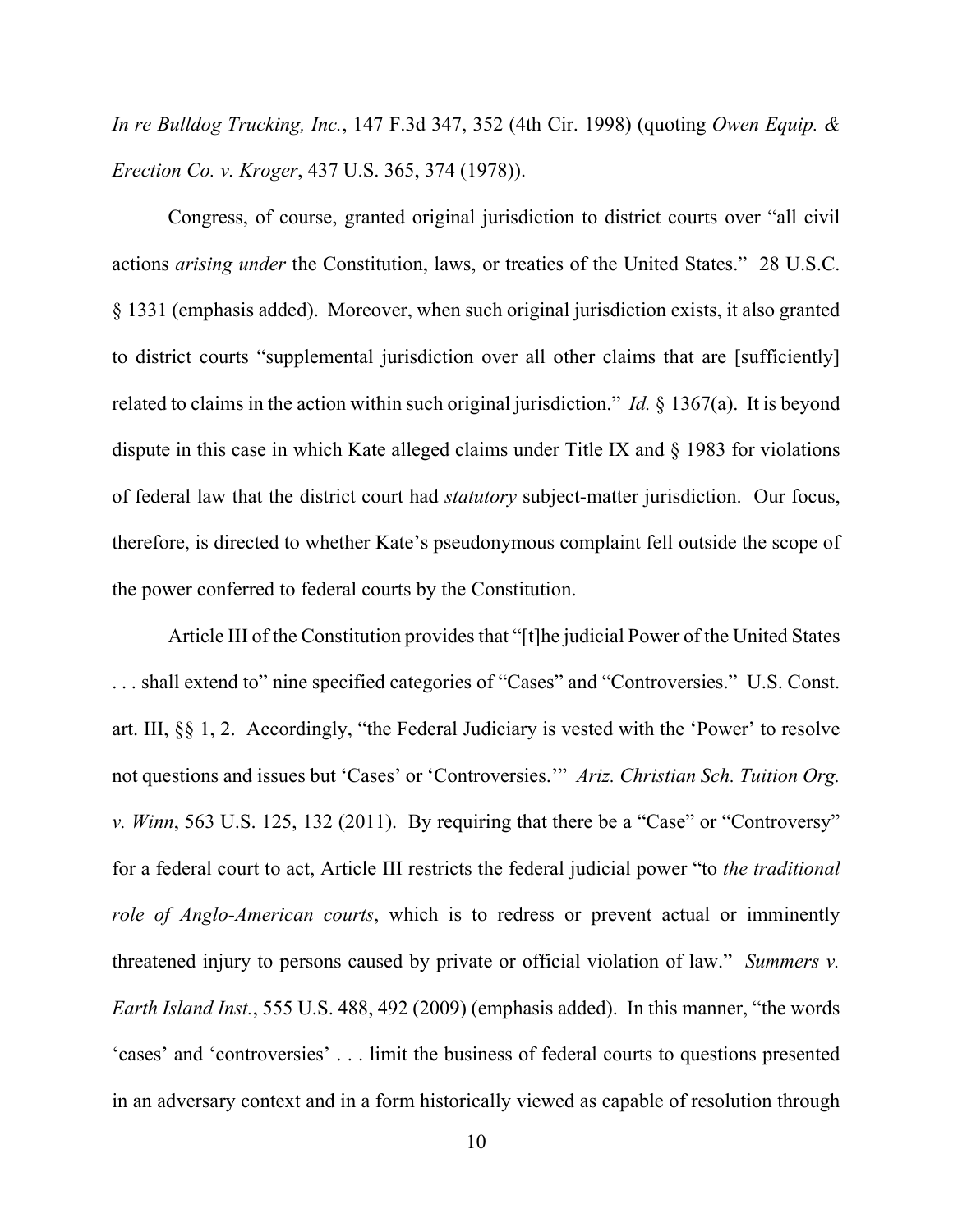the judicial process." *Flast v. Cohen*, 392 U.S. 83, 94–95 (1968). Strict adherence to the requirement thus ensures that "federal courts [do] not intrude into areas committed to the other branches of government" and is thus essential to maintaining the Constitution's separation of powers. *Id.* at 95. As the Supreme Court recently stated in summarizing these fundamental principles,

Under Article III, federal courts do not adjudicate hypothetical or abstract disputes. Federal courts do not possess a roving commission to publicly opine on every legal question. Federal courts do not exercise general legal oversight of the Legislative and Executive Branches, or of private entities. And federal courts do not issue advisory opinions. As Madison explained in Philadelphia, federal courts instead decide only matters "of a Judiciary Nature." 2 Records of the Federal Convention of 1787, p. 430 (M. Farrand ed. 1966).

*In sum, under Article III, a federal court may resolve only "a real controversy with real impact on real persons."*

*TransUnion LLC v. Ramirez*, 141 S. Ct. 2190, 2203 (2021) (emphasis added) (citation omitted).

In short, the cases and controversies that Article III assigns to federal courts refer to real disputes among real persons, involving actual or threatened injuries that can be redressed in a judicial proceeding. It follows therefore that Article III does not assign to federal courts any power to address hypothetical circumstances, give advisory opinions, or resolve abstract disputes.

Based on these principles, we have no difficulty concluding that when Kate filed her complaint in July 2019, her civil action qualified as a "Case" or "Controversy" within the meaning of Article III. While she did not include her real name in the complaint as required by Federal Rule of Civil Procedure 10(a) — explaining that she used a pseudonym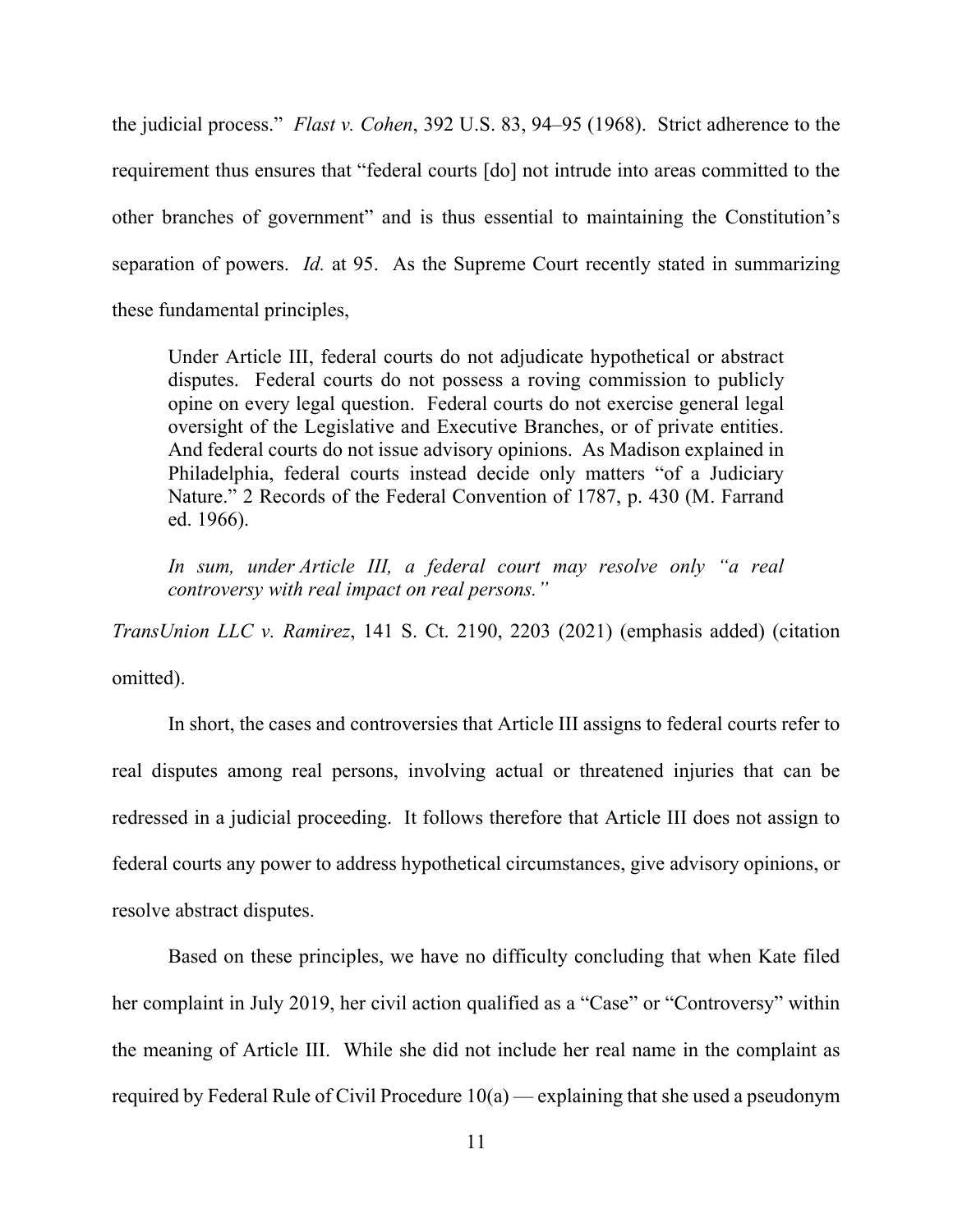for privacy and health reasons — everything else about *what she alleged* was real. She alleged a "real controversy with real impact on real persons." *TransUnion*, 141 S. Ct. at 2203. In her complaint, Kate described actual historical incidents of rape and sexual abuse, not hypothetical ones, giving times and places for them. She described particular injuries that she suffered from the alleged misconduct, for which she seeks damages that a court can award. And she alleged all the elements of a Title IX claim, over which federal courts have jurisdiction. Of course, what Kate alleged remain allegations that must be proved to entitle her to any recovery. Nonetheless, there is nothing in her complaint to suggest that what she alleged was fictitious. Kate's dispute with the defendants therefore was a real case, a real controversy, that federal courts have jurisdiction to resolve. And, when measured against what constitutes Article III standing, her allegations showed that she possessed the kind of "personal stake" necessary for standing — i.e., that she suffered "a concrete and particularized injury caused by the defendant[s] and redressable by the court." *Id.*; *see also Lujan v. Defenders of Wildlife*, 504 U.S. 555, 560–61 (1992). In these circumstances, there was no risk of the district court issuing an advisory or hypothetical opinion in resolving her claims. Instead, the only role the court was asked to serve was the quintessentially judicial one of using the adversarial process to resolve a genuine dispute between real parties with a real stake in the outcome of the proceedings — in other words, "the traditional role of Anglo-American courts." *Summers*, 555 U.S. at 492.

Thus, when considering the components of what constitutes an Article III case or controversy, it is evident that a plaintiff's initial failure to tell the court her name in no way detracts from them. Stated otherwise, a plaintiff's failure to disclose her name to the court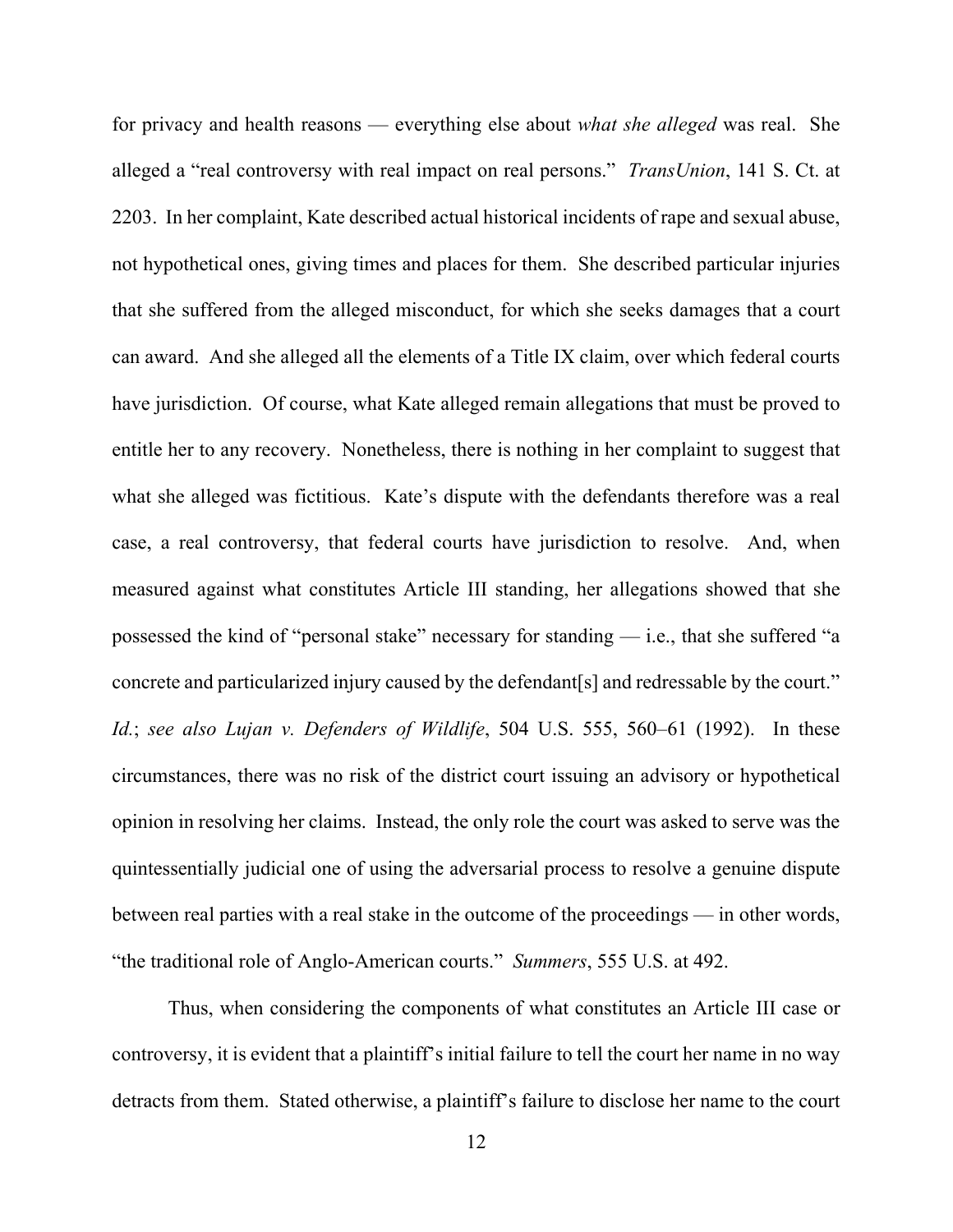at the time she files a complaint is immaterial to whether that civil action qualifies as a case or controversy.

The defendants' principal and perhaps only argument to counter this conclusion focuses on historical pleading practice. The defendants emphasize the Supreme Court's recognition that "a century's worth of precedent and practice in American courts" can inform whether a particular rule is jurisdictional, *Sebelius v. Auburn Regional Med. Ctr.*, 568 U.S. 145, 155 (2013) (cleaned up), as well as its statement that "Article III's restriction of the judicial power to 'Cases' and 'Controversies' is properly understood to mean cases and controversies of the sort traditionally amenable to, and resolved by, the judicial process," *Uzuegbunam v. Preczewski*, 141 S. Ct. 792, 798 (2021) (cleaned up) (quoting *Vt. Agency*, 529 U.S. at 774). From there, they cite nineteenth-century authorities demonstrating the existence of *a pleading rule* — the historical antecedent to our modern Rule  $10(a)$  — requiring complaints to include the proper names of all parties to argue that "anonymous or pseudonymous lawsuits like this one were unknown at common law." Finally, they conclude from these premises that such a lawsuit cannot qualify as a case or controversy. But that conclusion simply does not follow.

To be sure, in analyzing whether a plaintiff possesses the requisite personal interest to make a dispute qualify as a "Case," the Court has indeed "look[ed] to the . . . common law." *Uzuegbunam*, 141 S. Ct. at 797–98; *see id.* at 801–02 (holding that "[b]ecause nominal damages were available at common law in analogous circumstances, . . . a request for nominal damages satisfies the redressability element of standing where a plaintiff's claim is based on a completed violation of a legal right"); *see also Vt. Agency*, 529 U.S. at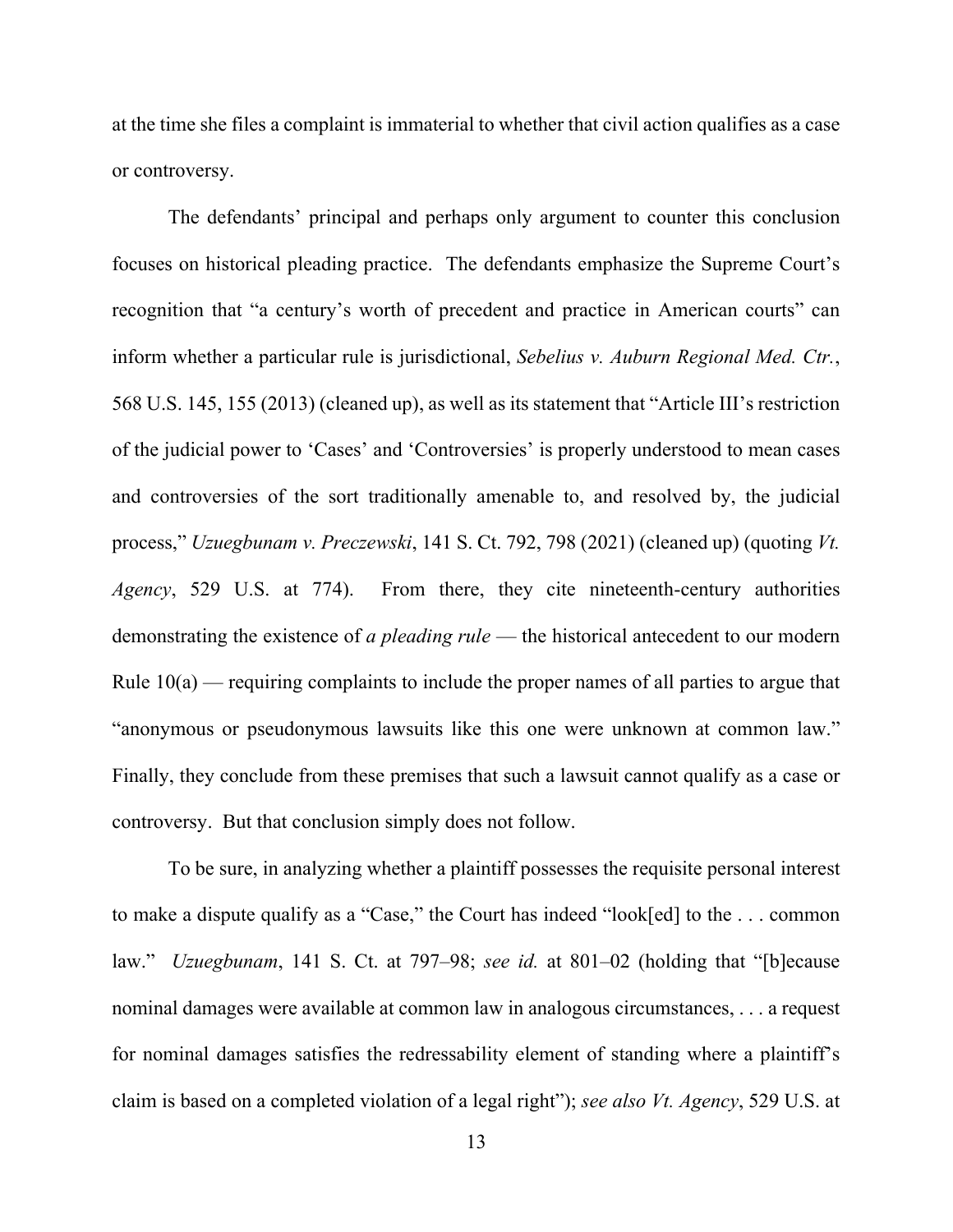774 (relying on "the long tradition of *qui tam* actions in England and the American Colonies" to conclude "that the United States' injury in fact suffices to confer standing on" a relator). But the fact that the Court regularly relies on the common law in analyzing standing, an established Article III requirement, does not suggest that we should now suddenly transform a *common law pleading requirement* into part of the "irreducible constitutional minimum" necessary for an Article III "Case" or "Controversy" to exist. *Lujan*, 504 U.S. at 560. And even the defendants' own nineteenth-century authorities indicate that what they call the "plaintiff identification rule" was nothing more than that a pleading requirement that may well have been mandatory and subjected a suit to dismissal for noncompliance but that did not affect the adjudicatory *power* of the court. *See Pollock*, 54 Ind. at 117–18 (holding not that the trial court lacked jurisdiction but that because the appellees had sued "in the name of their firm," rather than in their own "individual names," they lacked "legal capacity to sue in the manner and in the form in which they proceeded"). In short, the mere fact that "pseudonymous lawsuits . . . were unknown at common law" does not require the conclusion that a plaintiff who files such an action now fails to present the court with an Article III case or controversy.

Moreover, while it may be true that "pseudonymous plaintiffs were once a rarity," *In re U.S. Off. of Pers. Mgmt. Data Sec. Breach Litig.*, 928 F.3d 42, 81 (D.C. Cir. 2019) (Williams, J., concurring in part and dissenting in part), it is also undoubtedly true that the practice has become increasingly common over the last 50 years. And during that time period, the Supreme Court has never suggested that a case or controversy does not exist if a plaintiff sues under a pseudonym without first revealing her true name to the court.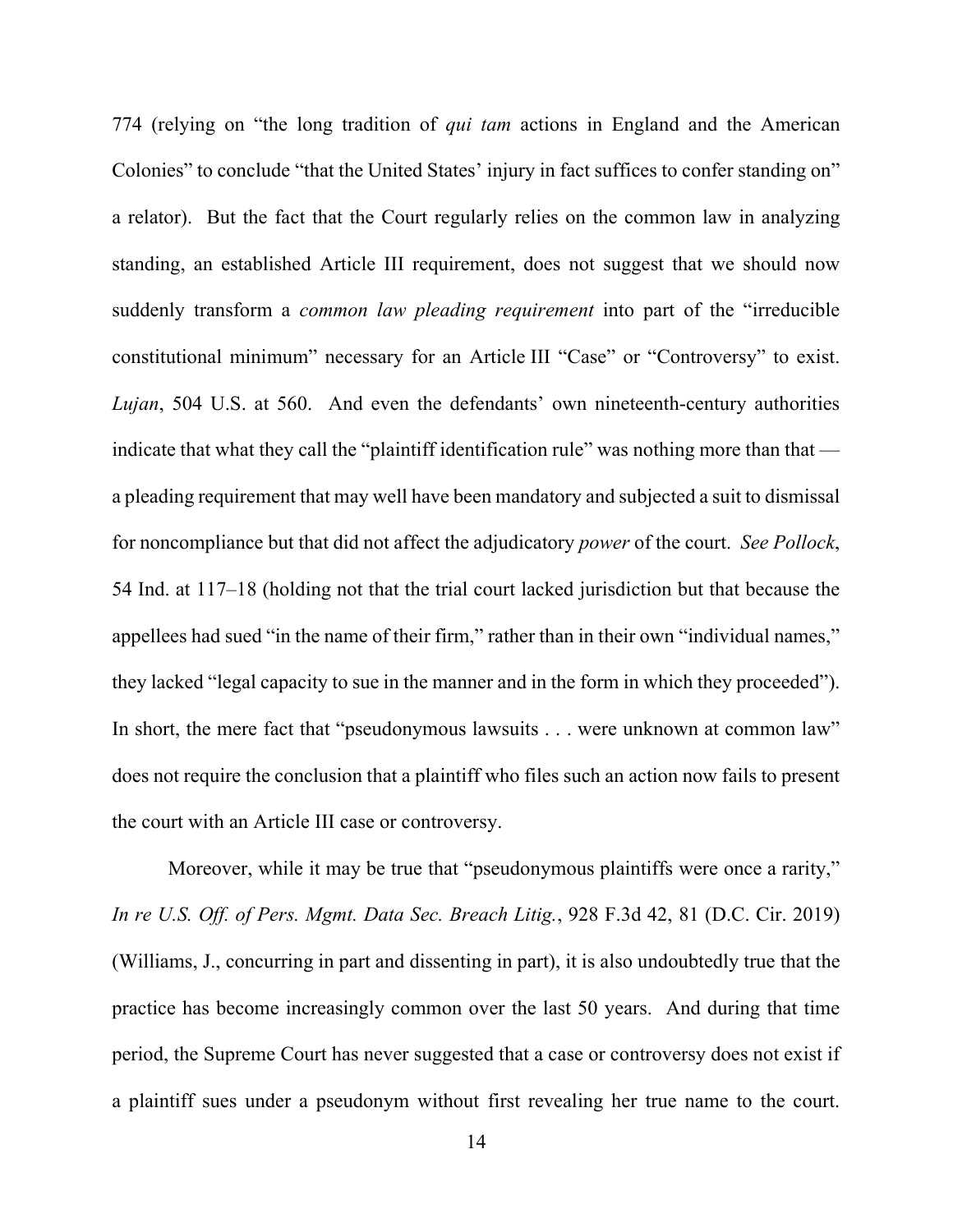Indeed, it has suggested the contrary. In addressing justiciability in *Roe v. Wade*, the Court noted that the plaintiff had filed her complaint under a pseudonym in March 1970 and had "filed an alias affidavit with the District Court" in May of that year. 410 U.S. 113, 124 (1973). Yet, "[d]espite the use of the pseudonym," the Court observed that "no suggestion [had been] made that Roe [was] a fictitious person," and it "accept[ed] as true, and as established, her existence," as well as "her pregnant state, as of the inception of her suit" and "her inability to obtain a legal abortion in Texas." *Id.* Having accepted those allegations as true, the Court observed further that "[v]iewing Roe's case *as of the time of its filing* . . . , *there can be little dispute that it then presented a case or controversy*." *Id.* (emphasis added). To be sure, the justiciability issue addressed by the Court was not the effect of the pseudonymous filing but whether Roe's case had become moot during the course of the litigation when she was no longer pregnant. *Id.* at 124–25. But even so, the Court expressly remarked on the plaintiff's "use of [a] pseudonym" — and her filing of an "alias affidavit" two months after she filed the complaint — before concluding that "she presented a justiciable controversy." *Id.*; *see also Doe v. Bolton*, 410 U.S. 179, 186–87 (1973) (concluding that it followed from *Roe* that "Doe presents a justiciable controversy," even though when "[a]n offer of proof" was made as to Doe's identity, the district court had "*deemed it unnecessary to receive that proof*" (emphasis added)). These Supreme Court cases thus support our conclusion that the use, vel non, of pseudonyms in pleading is immaterial to the case or controversy inquiry.

We are also not persuaded by the defendants' additional argument that a plaintiff's disclosure of her identity to the court should be treated as jurisdictional because it is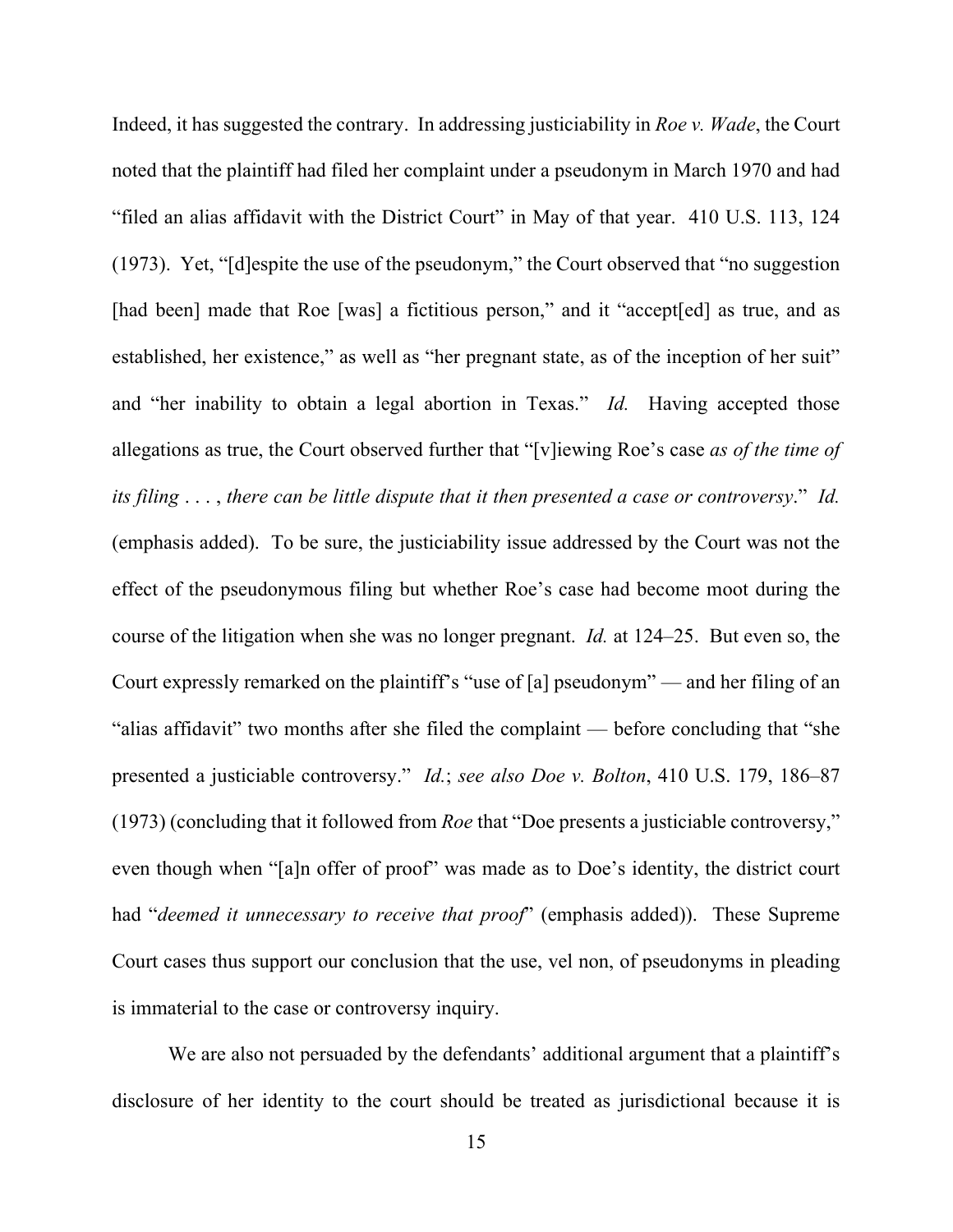necessary to ensure that a real person, not a phantom, stands behind the complaint. When Kate filed her pseudonymous complaint, she alleged that she *was* a real person — "an adult individual and citizen of the United States." Of course, should that allegation prove to be false, there are remedies available. *See, e.g.*, Fed. R. Civ. P. 11(c). But the mere possibility that an unscrupulous attorney might file suit in the name of a non-existent Jane or John Doe, while yet attempting to secure a real plaintiff, is no reason to declare that the disclosure of the plaintiff's name is dispositive of the court's *power* to adjudicate the dispute.

Finally, the defendants rely on the Tenth Circuit's decision in *National Commodity & Barter Ass'n v. Gibbs*, 886 F.2d 1240, 1245 (10th Cir. 1989), which held that "[a]bsent permission by the district court to proceed anonymously, and under such other conditions as the court may impose (such as requiring disclosure of their true identity under seal), the federal courts lack jurisdiction over the unnamed parties, as a case has not been commenced with respect to them" — a holding that two other circuits have relied on in unpublished decisions, *see Capers v. Nat'l R.R. Passenger Corp.*, 673 F. App'x 591, 594–95 (8th Cir. 2016) (per curiam); *Citizens for a Strong Ohio v. Marsh*, 123 F. App'x 630, 636–37 (6th Cir. 2005). But after considering the issue closely, we conclude that *Gibbs* represents the kind of "drive-by jurisdictional ruling<sup>[]</sup> of [the] sort" that was more common before Supreme Court decisions like *Steel Company* made clear that the term subject-matter jurisdiction means "the courts' statutory or constitutional *power* to adjudicate the case." 523 U.S. at 89, 91. Indeed, *Gibbs* was decided before *Steel Company*.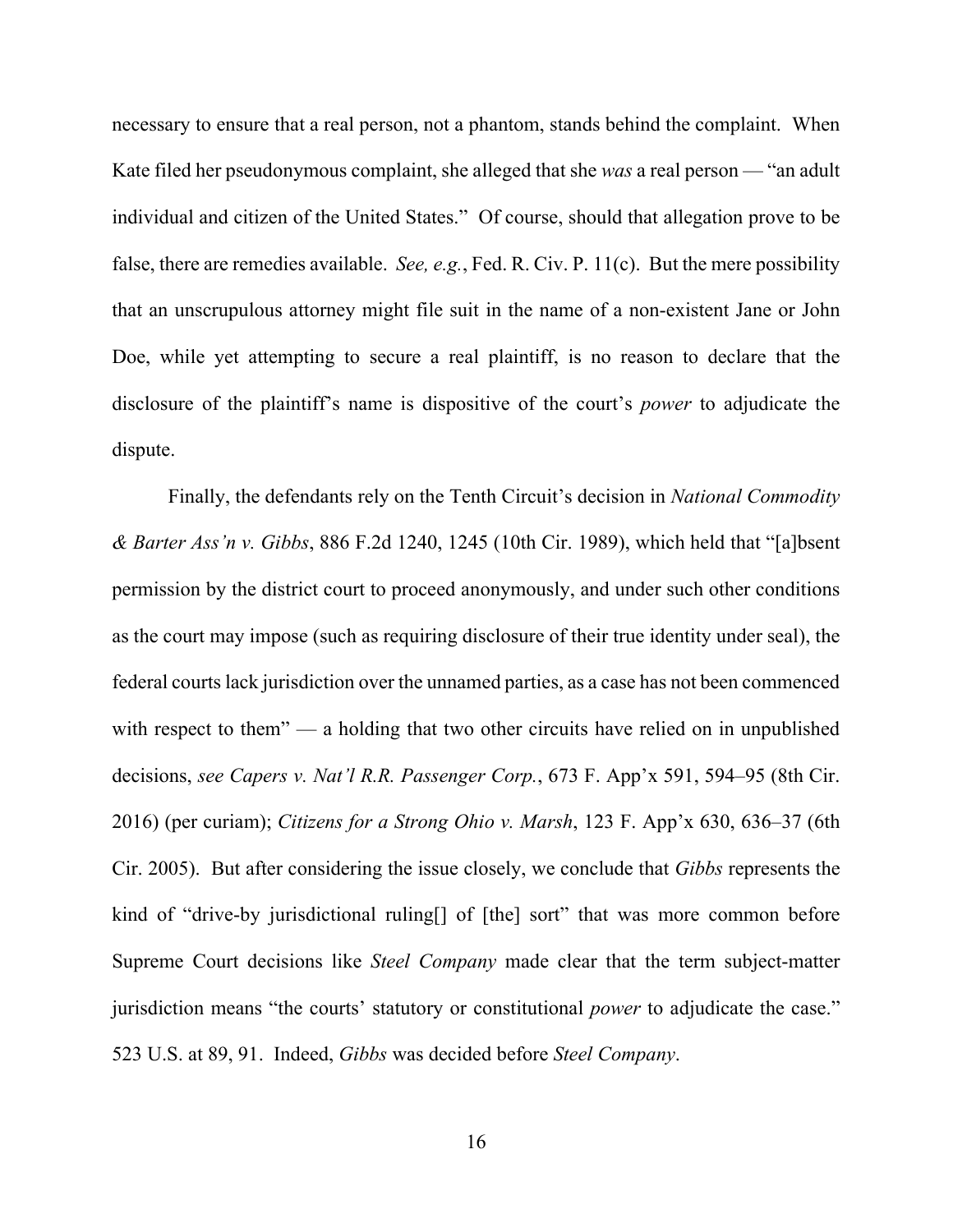Notwithstanding our conclusion that Kate's pseudonymous filing had nothing to do with the district court's jurisdiction, we do not intend to trivialize the importance of complying with Rule 10(a). That Rule plainly states that "[t]he title of the complaint must name all the parties." Fed. R. Civ. P. 10(a). "This requirement, though seemingly pedestrian, serves the vital purpose of facilitating public scrutiny of judicial proceedings and therefore cannot be set aside lightly." *Sealed Plaintiff v. Sealed Defendant*, 537 F.3d 185, 188–89 (2d Cir. 2008); *see also Doe v. Blue Cross & Blue Shield United of Wis.*, 112 F.3d 869, 872 (7th Cir. 1997) ("Identifying the parties to the proceeding is an important dimension of publicness. The people have a right to know who is using their courts"). Recognizing that "[p]seudonymous litigation undermines the public's right of access to judicial proceedings," we have accordingly held that "when a party seeks to litigate under a pseudonym, a district court has an independent obligation to ensure that extraordinary circumstances support such a request by balancing the party's stated interest in anonymity against the public's interest in openness and any prejudice that anonymity would pose to the opposing party." *Doe v. Pub. Citizen*, 749 F.3d 246, 273–74 (4th Cir. 2014).

Yet, while pseudonymous litigation thus implicates the "customary and constitutionally-embedded presumption of openness in judicial proceedings," *Doe v. Stegall*, 653 F.2d 180, 186 (5th Cir. 1981), we reject the suggestion that a plaintiff's failure to disclose her name to the court at the outset of the litigation denies the court the *power* to resolve the dispute. Rather, a district court that possesses jurisdiction over such an action — and thus has not just the power but the "virtually unflagging" *duty* "to hear and decide" it, *Lexmark Int'l, Inc. v. Static Control Components, Inc.*, 572 U.S. 118, 126 (2014)